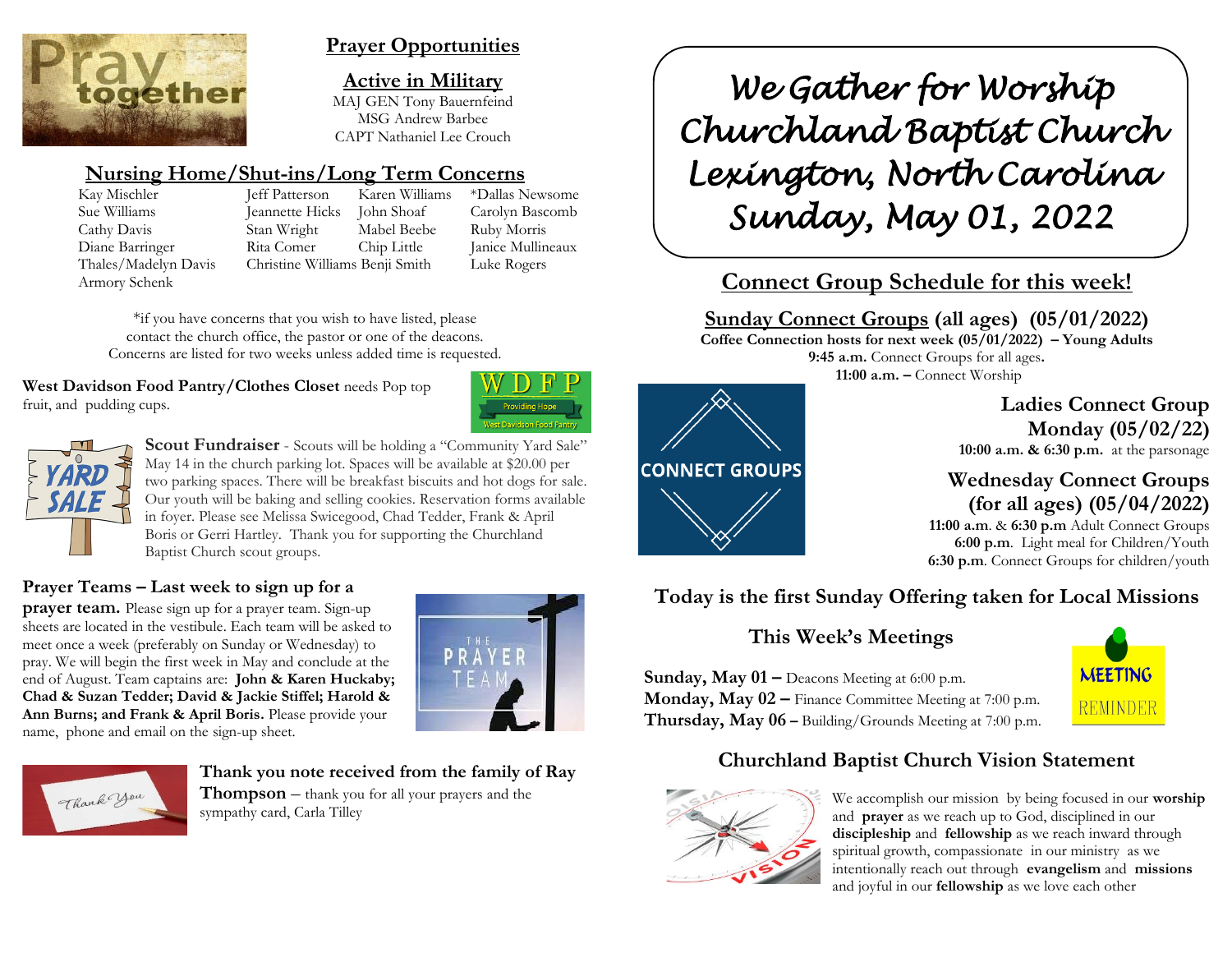

*The Worship Service at Eleven O'clock Sunday morning, May 01, 2022*



### **Volunteer Opportunities**

**Deacon of the Week -** Karen Allen **Next week** – Frank Boris

**Security Team 05/01** – Frank Boris/Harold Burns **05/08** –Lee Fleeman/Ron Hartley

#### **Nursery Volunteers**

**05/01 –** Lisa Ridenhour/Sandra Beck **05/08** – Blanca Wood/Kathryn Harris

**Children's Church 05/01 –** Blanca Wood/Rosa Alonso **05/08** – Taylor Heitman/Jessica West

#### **Wednesday Children's Connect**

**05/04** – Marlena Fleeman/Jeanette Mills/Karen Huckaby/Jackie Stiffel **05/11** – Lisa Olp/Fairye Mills/Suzie Sidden/Sheri Manno

> **Office Secretaries 05/01 –** Amy Freeman **05/08 –** Pam Phipps

**Counting Team**

**05/01 –** Karen Allen/Rita Caudle **05/08 –** Amy Freeman/Sharon Hartley

## **Ushers**

**05/01** – Frank Boris/Billy Harris/Jeff Snider/Harold Burns **05/08** – Tim Freeman/Ronald Hartley/Spencer Shoaf/Luke Shepherd



**Kids Connect April Mission Project** - We will be collecting money for Annie Armstrong offering. Please see any Kids Connect child to donate – they all have collection jars. We will collect change/money through 5/04/22.

**Prayer Bears** - we are in need of small stuffed animals to be used as "Prayer Bears". The children pray over these stuffed animals and then send them to people on the prayer list to show love and support. Please see Lisa Ridenhour with any questions.

.



**Chiming of the Hour**

**Welcome/The Work of the Church**

**Call to Worship – Chancel Choir** O Worship the King (16)

#### **Invocation**

**Hymn of Praise #533 – Children's Church –** Nolan Shoaf

**Special Music – Chancel Choir** Walk Worthy

**Hymn of Giving #407 –** Because He Lives

**Offertory Prayer -**Karen Allen

### **Receiving of Tithes and Offerings**

#### . **Doxology**

**Message – David Wood** Almost Persuaded Acts 26:24-43

**Invitation #210 –** My Jesus I Love Thee

**Postlude** – Roy Hicks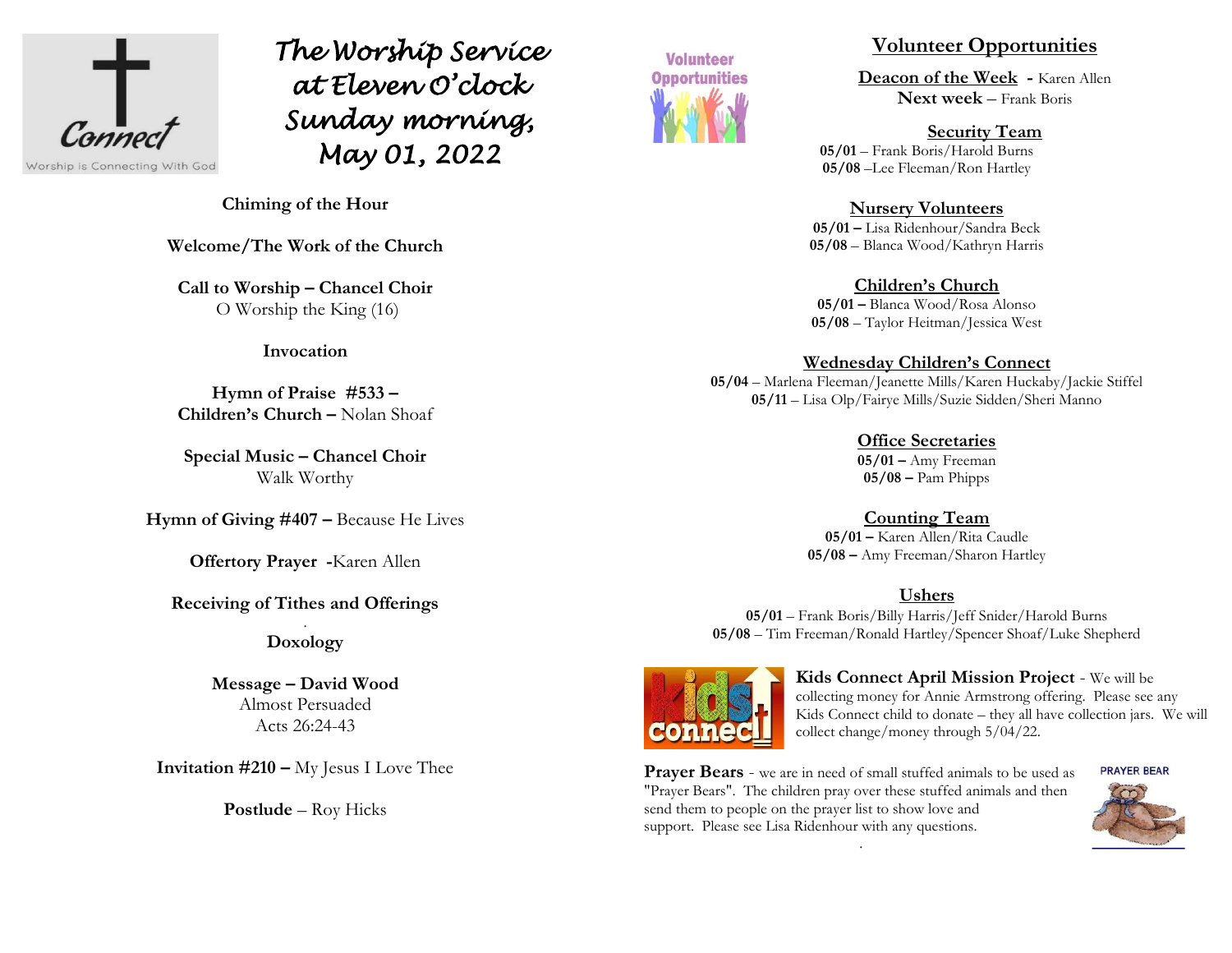### **Financial Information**

#### **Memorial Gifts for April 24, 2022**



#### **Building Fund**

In honor of David & Blanca Wood by Ricky Lomax In honor of Tommy & Angie West by Nelson & Barbara Bostian In honor of Spencer, Ryane, Carson, Salter & Savvy by Nana & Pop Shoaf In honor of Earl Cooper – Happy 60<sup>th</sup> Birthday by Lee, Rita Loi & Eric Caudle

#### **Budget**

In honor of our Church Family by Thales & Madeline Davis In honor of John & Tracey Shoaf by Harold & Ann Burns In honor of Handbell Ringers by Harold & Ann Burns In honor of Ann & Harold Burns by Ronnie & Sandra Beck In honor of Jackie & David Stiffel by Ronnie & Sandra Beck In honor of Colt's 1st Birthday by Gayle & Pam Phipps In honor of Billy, Karen & Stacy Williams by Karen Lee Allen In honor of Kay Beck by Sherri Manno

## **Financial Numbers (04/24/2022)**

Needed weekly \$3,839.00

**Budget Offering**   $\qquad$  \$ 4,073.00 **Total (month)** \$ 15,484.900 **Other Offerings**  $\qquad$  \$ 2,080.00 **Building Fund** \$ 260.00 **Annie Armstrong**  $\qquad \qquad$  **\$ 731.00** 

ATTENDAN



#### **Connect Attendance**

| Sunday Connect (04/24/22)        | 61  |
|----------------------------------|-----|
| Sunday Worship (04/24/22)        | 120 |
| Monday Ladies Connect (04/25/22) | 25  |
| Wednesday Connect (04/27/22)     | 56  |

### **Look What's Coming!**

**May 08 – Mother's Day May 22 – Graduate Recognition June 5-8 – Vacation Bible School**



# **Financial Information**

### **Memorial Gifts for April 24, 2022**

# **Building Fund**

In honor of David & Blanca Wood by Ricky Lomax In honor of Tommy & Angie West by Nelson & Barbara Bostian In honor of Spencer, Ryane, Carson, Salter & Savvy by Nana & Pop Shoaf In honor of Earl Cooper – Happy 60<sup>th</sup> Birthday by Lee, Rita Loi & Eric Caudle

#### **Budget**

In honor of our Church Family by Thales & Madeline Davis In honor of John & Tracey Shoaf by Harold & Ann Burns In honor of Handbell Ringers by Harold & Ann Burns In honor of Ann & Harold Burns by Ronnie & Sandra Beck In honor of Jackie & David Stiffel by Ronnie & Sandra Beck In honor of Colt's 1st Birthday by Gayle & Pam Phipps In honor of Billy, Karen & Stacy Williams by Karen Lee Allen In honor of Kay Beck by Sherri Manno

### **Financial Numbers (04/24/2022)**

Needed weekly \$3,839.00

**Budget Offering**   $\qquad$  \$ 4,073.00 **Total (month)** \$ 15,484.900 **Other Offerings**  $\qquad$  \$ 2,080.00 **Building Fund** \$ 260.00 **Annie Armstrong** \$ 731.00



**Connect Attendance Sunday Connect (04/24/22) 61 Sunday Worship (04/24/22) 120 Monday Ladies Connect (04/25/22) 25 Wednesday Connect (04/27/22) 56**

# **Look What's Coming!**

**May 08 – Mother's Day May 22 – Graduate Recognition June 5-8 – Vacation Bible School**